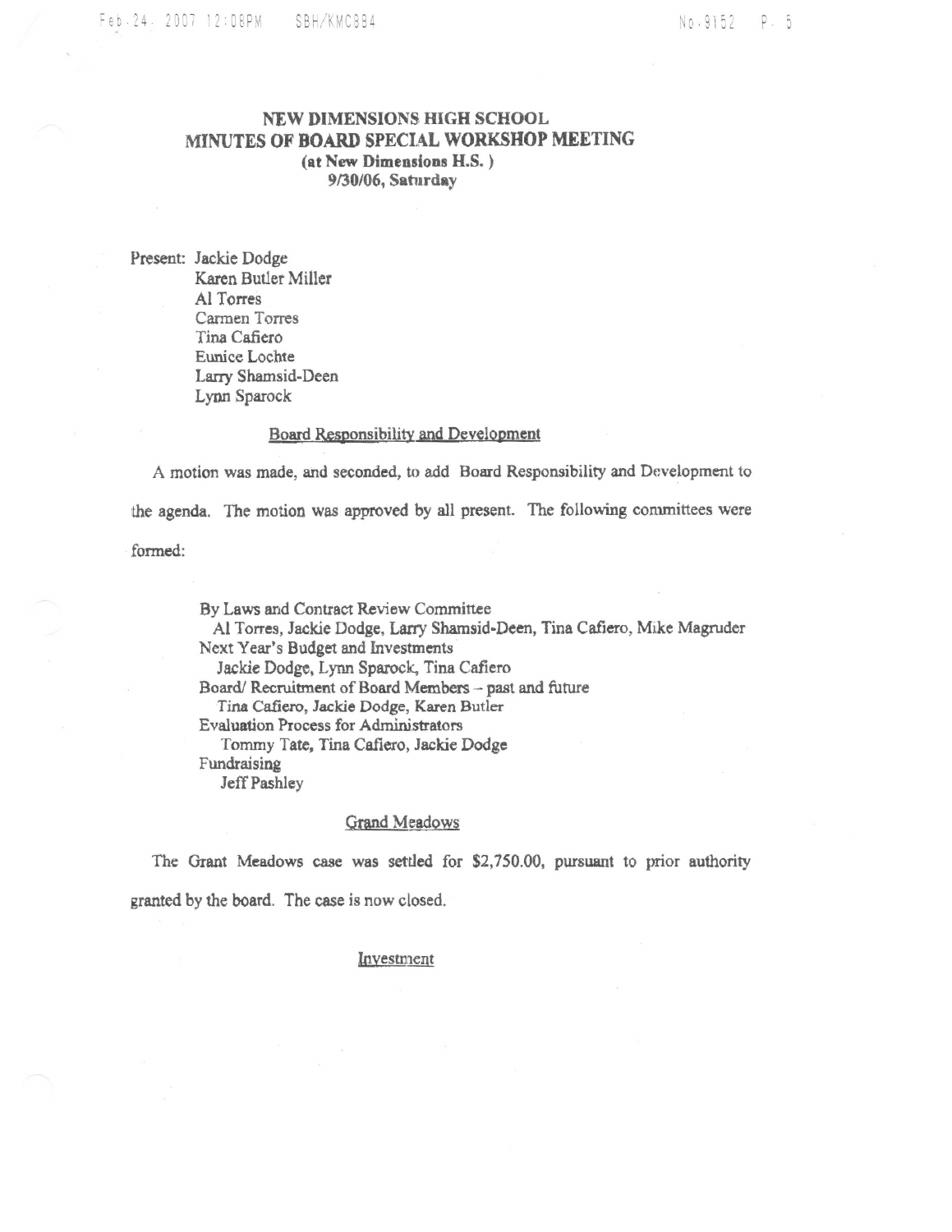evening/non-school hours and invested, thereby yielding the school additional income. That this would not hinder the school at all, as the money would be "swept" or unavailable only during evening or non-school hours. This idea was suggested by our accountant. However, the board agreed that Tina and Jackie would check into this idea further in order to ascertain the degree of risk associated with this venture, the types of accounts available to choose from for investment, and the frequency with which we can change accounts.

### Budget

The 2006-2007 budget was presented, and the following changes were made:

- 1. The Princeton Review Testing License was not renewed but the \$1,028 will be used for Max the Test.
- 2. Larry Shamsid-Deen's salary was adjusted to reflect a 7.57% salary increase (up from 3%) which would equal the percentage increases for the salaries of Tina Cafiero and Jackie Dodge.
- 3. Mrs. Tarique can earn a \$1,309 bonus, if she takes a certain class/training. If she earns the bonus, her total income for the year will reflect a 7.57% increase.

The budget was approved as amended.